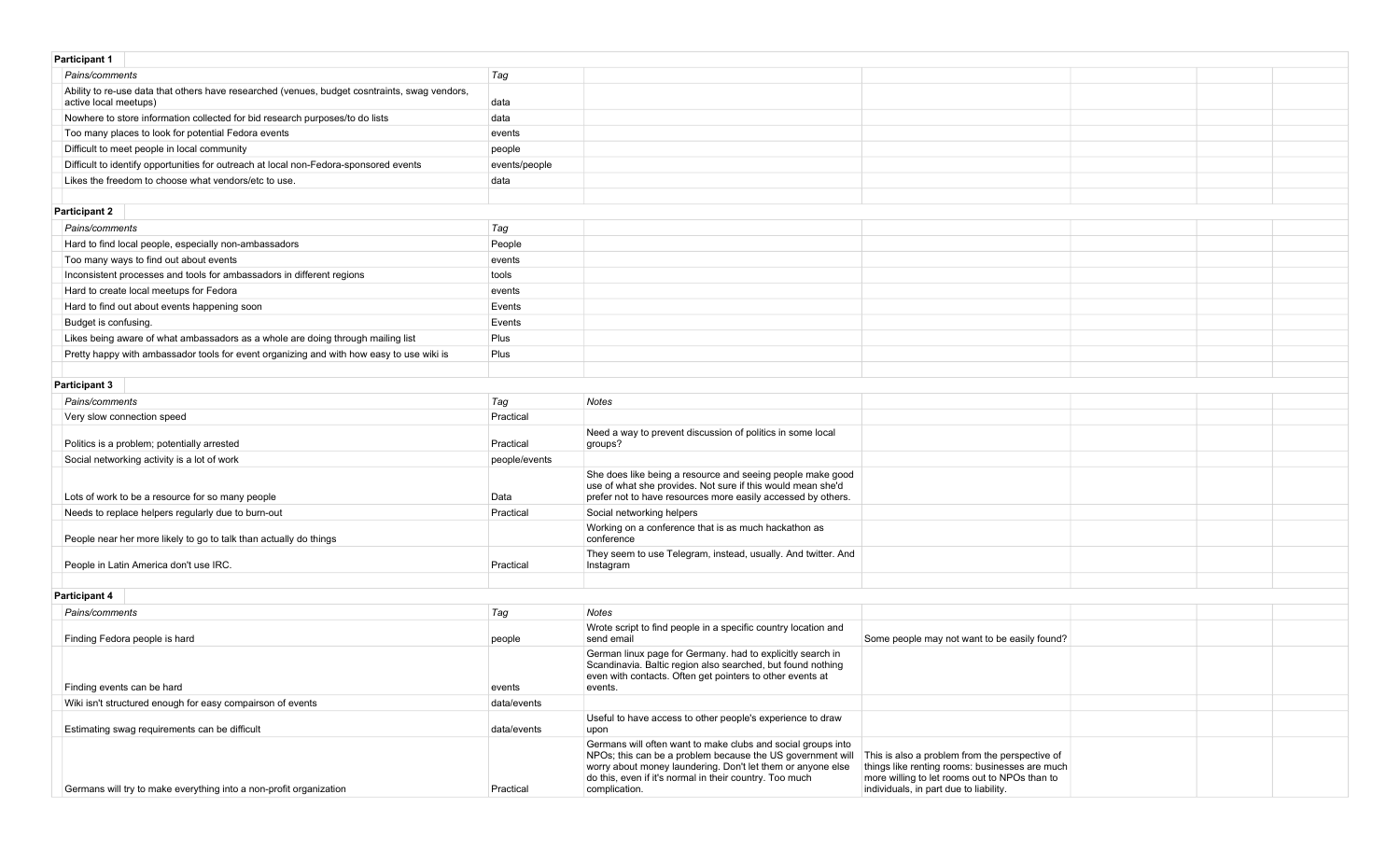| Easy way for people to suggest new types of swag/vote on ideas                                      | Practical         |                                                                                                                                                                                                        |                                                                                                                                                                                  |                                                                                                                                      |  |
|-----------------------------------------------------------------------------------------------------|-------------------|--------------------------------------------------------------------------------------------------------------------------------------------------------------------------------------------------------|----------------------------------------------------------------------------------------------------------------------------------------------------------------------------------|--------------------------------------------------------------------------------------------------------------------------------------|--|
| Localization isn't done enough!                                                                     | Practical         | Not just translation, but having local resources.                                                                                                                                                      |                                                                                                                                                                                  |                                                                                                                                      |  |
| Likes the consolodation of swag requesting into a single tool                                       | Plus              |                                                                                                                                                                                                        |                                                                                                                                                                                  |                                                                                                                                      |  |
| Doesn't like having to write up event reports.                                                      | Practical         | Prefers to just post things to social media. Not sure if this is<br>relevant to my purposes, but may be worth investigating what<br>the pain points are.                                               |                                                                                                                                                                                  |                                                                                                                                      |  |
| <b>Participant 5</b>                                                                                |                   |                                                                                                                                                                                                        |                                                                                                                                                                                  |                                                                                                                                      |  |
| Pains/comments                                                                                      | Tag               | Notes                                                                                                                                                                                                  |                                                                                                                                                                                  |                                                                                                                                      |  |
| Poor internet connection                                                                            | Practical         | Couldn't leave my video running, he lost connection to BJ<br>entirely, and had periods when the sound wasn't working well                                                                              |                                                                                                                                                                                  |                                                                                                                                      |  |
| Loves collaboration, within open source and not.                                                    | Plus              |                                                                                                                                                                                                        |                                                                                                                                                                                  |                                                                                                                                      |  |
| Loves having ways to increase diversity and female participation and not-CS people and not<br>geeks | Plus              |                                                                                                                                                                                                        |                                                                                                                                                                                  |                                                                                                                                      |  |
| Not funded; cannot go to more universities for outreach even when they are contacting him!          | Practical         | Intern/not ambassador. But representing RedHat. Not liking<br>that he has to say 'no' to places he'd love to help if money.                                                                            |                                                                                                                                                                                  |                                                                                                                                      |  |
| Finds out about events because he knows lots of people                                              | Events            | Neutral, but I suspect that anyone new to open source India<br>would struggle to find events                                                                                                           |                                                                                                                                                                                  |                                                                                                                                      |  |
| He doesn't really seem to be looking for Fedora people, but he is an intern at Red Hat.             | People            | Neutral. No sense of how hard it is to find people in India.                                                                                                                                           |                                                                                                                                                                                  |                                                                                                                                      |  |
| Figuring out timing of events that he runs is somewhat complex                                      | Events            | He talks to his friends at universities and to people who run<br>technical clubs to identify topics and timing for his talks and<br>presenations                                                       |                                                                                                                                                                                  |                                                                                                                                      |  |
|                                                                                                     |                   |                                                                                                                                                                                                        |                                                                                                                                                                                  |                                                                                                                                      |  |
| <b>Participant 6</b>                                                                                |                   |                                                                                                                                                                                                        |                                                                                                                                                                                  |                                                                                                                                      |  |
| Pains/comments                                                                                      | Tag               | <b>Notes</b>                                                                                                                                                                                           |                                                                                                                                                                                  |                                                                                                                                      |  |
| Poor internet connection                                                                            | Practical         | He couldn't get to a cafe with better connection due to rain. I<br>had to leave video off. He turned his off, too, until it was time<br>for screensharing. Frequent disconnection.                     | Had a _lot_ of conection interruptions; likely<br>why he was reluctant to screenshare. websites<br>got really really slow, and often causd him to<br>briefly stop being audible. |                                                                                                                                      |  |
| Doesn't need a tool to find events because people come to him                                       | events            | Well-known as an ambassador; perhaps not the typical user in<br>this regard!                                                                                                                           | Very few FOSS events in Asia, and mostly<br>small.                                                                                                                               |                                                                                                                                      |  |
| Asia doesn't know what IRC is.                                                                      | Practical         | Depending on where you are, facebook, whatsap. wechat in<br>China because everything else is blocked. (something that<br>sounded like 'whyper' also, outside of China)                                 | Most people use social media on their phone,<br>and IRC sucks on the phone. Most of the listed<br>social media apps don't cost anything on his<br>phone plan (powerplus?).       |                                                                                                                                      |  |
| Much less available time than in NA and Europe.                                                     | Practical         | Everything takes more time; driving to and from work,<br>shopping, etc. And needs more sleep, perhaps due to weather<br>(goes to bed at 10, rather than 1am. Most people do.<br>Everything closes up). |                                                                                                                                                                                  |                                                                                                                                      |  |
| Takes a lot of notes on paper, and uses a lot of paper for other things                             | Practical         | We should include a reasonable way to handle this, esp since<br>we have designers!                                                                                                                     |                                                                                                                                                                                  |                                                                                                                                      |  |
| Registration tools often don't have enough flexibility for various types of events                  | Practical         | Wanted to be able to add data fields as necessary: t-shirt size,<br>food requirements, etc                                                                                                             |                                                                                                                                                                                  |                                                                                                                                      |  |
| Prefers to organize events without help                                                             | People            | Exception if he needs connections to do research and figure<br>out things like quotes for t-shirt costs; talks to ambassadors in<br>that case, usually Lep (sp?).                                      |                                                                                                                                                                                  |                                                                                                                                      |  |
| Cambodia and SE asia must use Facebook to publish events. Also Eventbrite.                          | Events, practical | There are a _lot_ of events going on in Cambodia; makes it Free events are thought to have no value; they<br>hard to get atendees.                                                                     | need to charge for people to actually go.                                                                                                                                        |                                                                                                                                      |  |
| APAC is more varied than other regions                                                              | Practical         | Smallest budget for the biggest region.                                                                                                                                                                | SE asia prone to worrying about saving face;<br>Indians more direct.                                                                                                             | SE Asia unlikely to continue<br>to work on things after an<br>event. No critical mass to<br>get them to do things<br>without a push. |  |
| Doesn't expect hubs to help with organizing events; hopes instead for overview page.                | Events            |                                                                                                                                                                                                        |                                                                                                                                                                                  |                                                                                                                                      |  |
| Hard to search spreadsheets                                                                         | data              |                                                                                                                                                                                                        |                                                                                                                                                                                  |                                                                                                                                      |  |